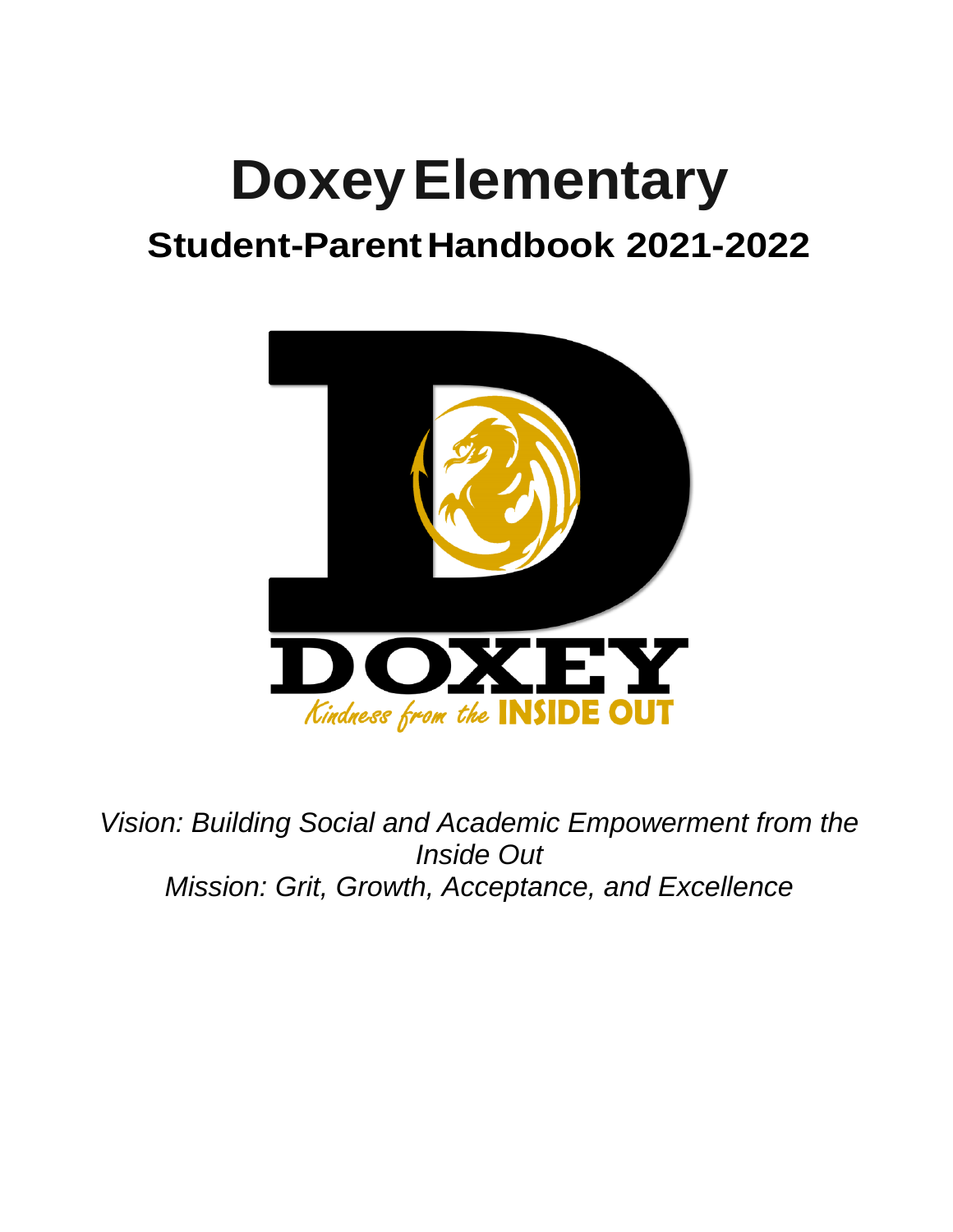## Doxey Elementary

944 North 250 West Sunset, UT 84015

School Phone: 402-2250 Attendance: 402-2256 Lunchroom: 402-2264 [www.davis.k12.ut.us/schools/doxey](http://www.davis.k12.ut.us/schools/doxey)

## School Hours

#### **1st - 6th Grades**

| <b>MONDAY - THURSDAY</b> | 8:45 AM - 3:25 PM |
|--------------------------|-------------------|
| FRIDAY - EARLY OUT       | 8:45 AM - 1:25 PM |

#### **AM Kindergarten**

| MONDAY - THURSDAY 8:45 AM - 11:25 AM |                                                         |
|--------------------------------------|---------------------------------------------------------|
| AM EXTENDED DAY                      | 11:25 AM - 12:05 PM                                     |
|                                      | FRIDAY - EARLY OUT 8:45 AM - 10:50 AM (NO EXTENDED DAY) |

#### **PM KINDERGARTEN**

| PM EXTENDED DAY                      | 12:10 PM - 12:45 PM               |
|--------------------------------------|-----------------------------------|
| MONDAY - THURSDAY 12:45 AM - 3:25 PM |                                   |
| FRIDAY - EARLY OUT                   | 11:25 - 1:25 PM (NO EXTENDED DAY) |

## Lunch Information

Meals are being sponsored by the Department of Agriculture and will be provided through the end of the school year. Parents are encouraged to apply for free and reduced meals so when the funding expires the district will be able to continue benefits for students.

| <b>Elementary Breakfast</b>         | <b>FREE</b> |
|-------------------------------------|-------------|
| <b>Elementary Reduced Breakfast</b> | <b>FREE</b> |
| <b>Adult Breakfast</b>              | \$2.10      |
| <b>Elementary Lunch</b>             | <b>FREE</b> |
| <b>Elementary Reduced Lunch</b>     | <b>FREE</b> |
| Adult Lunch                         | \$3.50      |
| Milk                                | \$.50       |

To make payments or add funds to lunch accounts, please click [here](https://mydsd.davis.k12.ut.us/Account/Login?ReturnUrl=%2f)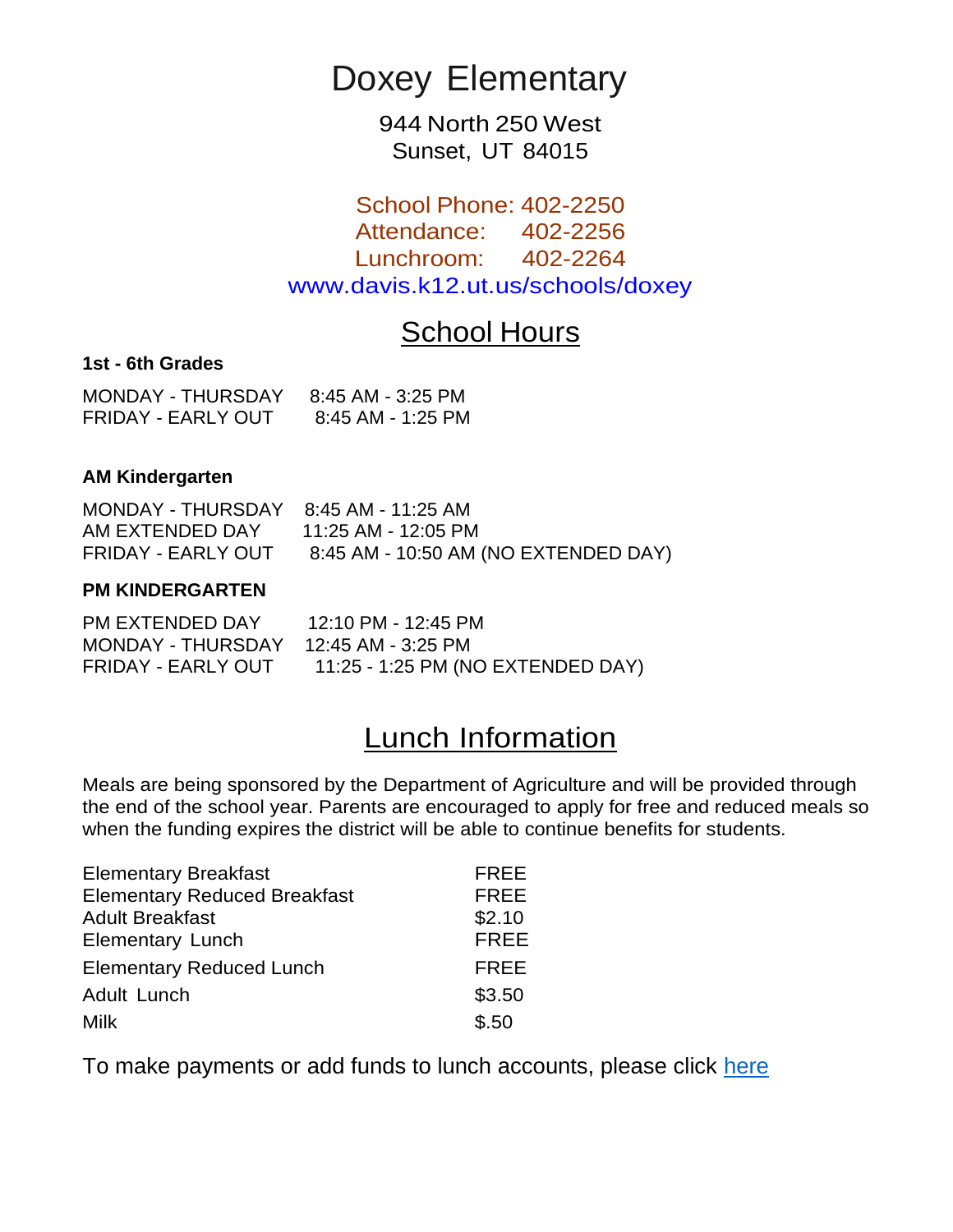### **2021-22 Traditional Elementary School Calendar**

[For District Calendar Information Click Here](https://resources.finalsite.net/images/v1626817147/davisk12utus/if9axrraapwxuz3akymp/2021-22Calendar.pdf)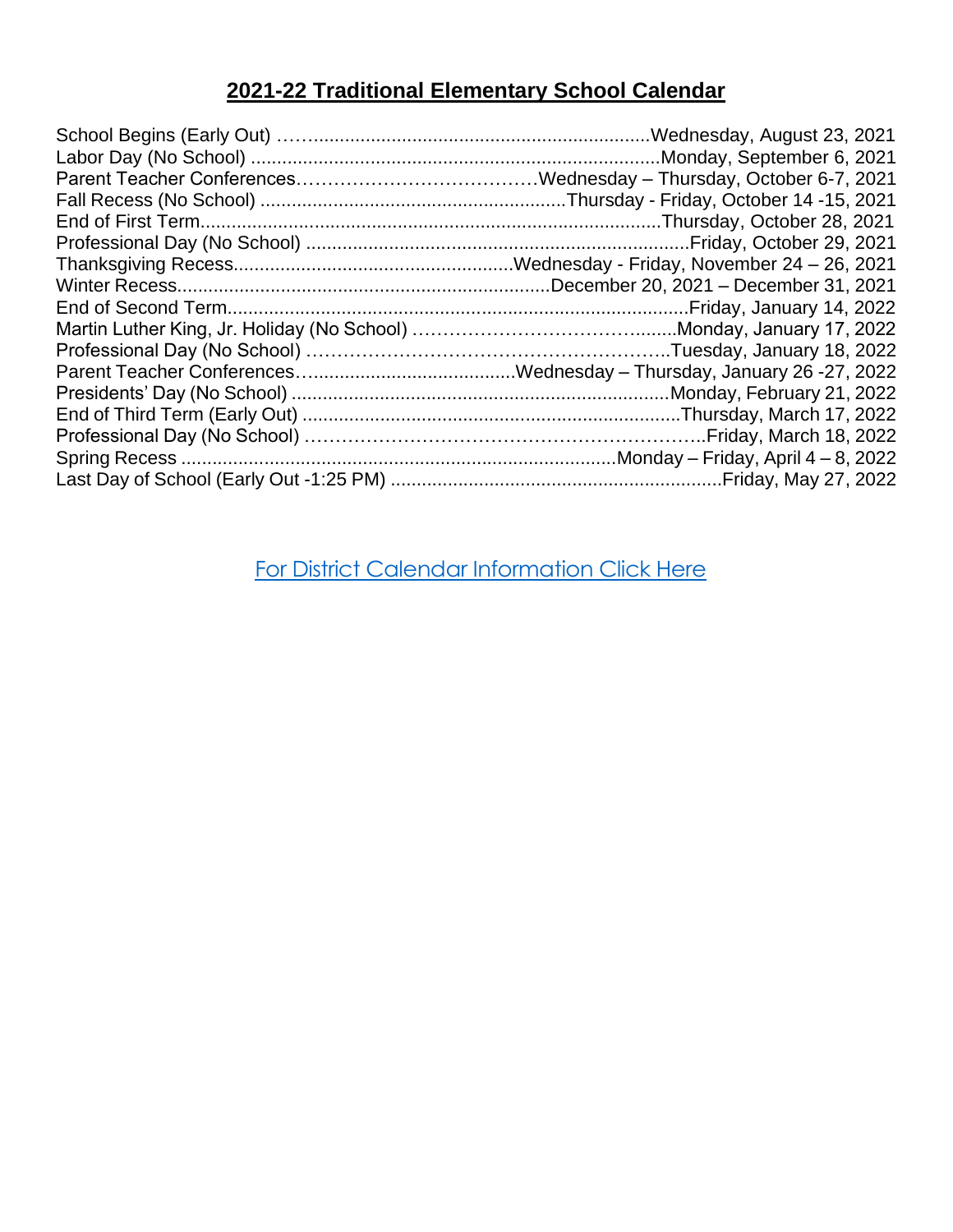#### **Principal's Message**

On the behalf of the faculty and staff, it is my pleasure to welcome you to Doxey Elementary School. We are happy to have you as part of our Doxey family.

Our theme for the 2021-2022 school year is: **Kindness from the Inside Out.** "Don't just be good to others. Be good to yourself too."

The pages of this handbook are filled with important information regarding school policy and procedures. Please review the contents together with your child. If you have any questions after reading the handbook, please call the school office (801- 402-2250). We want to have open and clear communication between our school and homes to maintain a successful educational program for your children.

Our school welcomes your participation and support during the school year and encourages your membership in the PTA [-https://doxey.davis.k12.ut.us/parents](https://doxey.davis.k12.ut.us/parents-students/information/pta)[students/information/pta](https://doxey.davis.k12.ut.us/parents-students/information/pta) and/or serving on the Community Council. Working together, we will create a school environment where all students know they belong.

Sincerely,

Principal Darrin Nash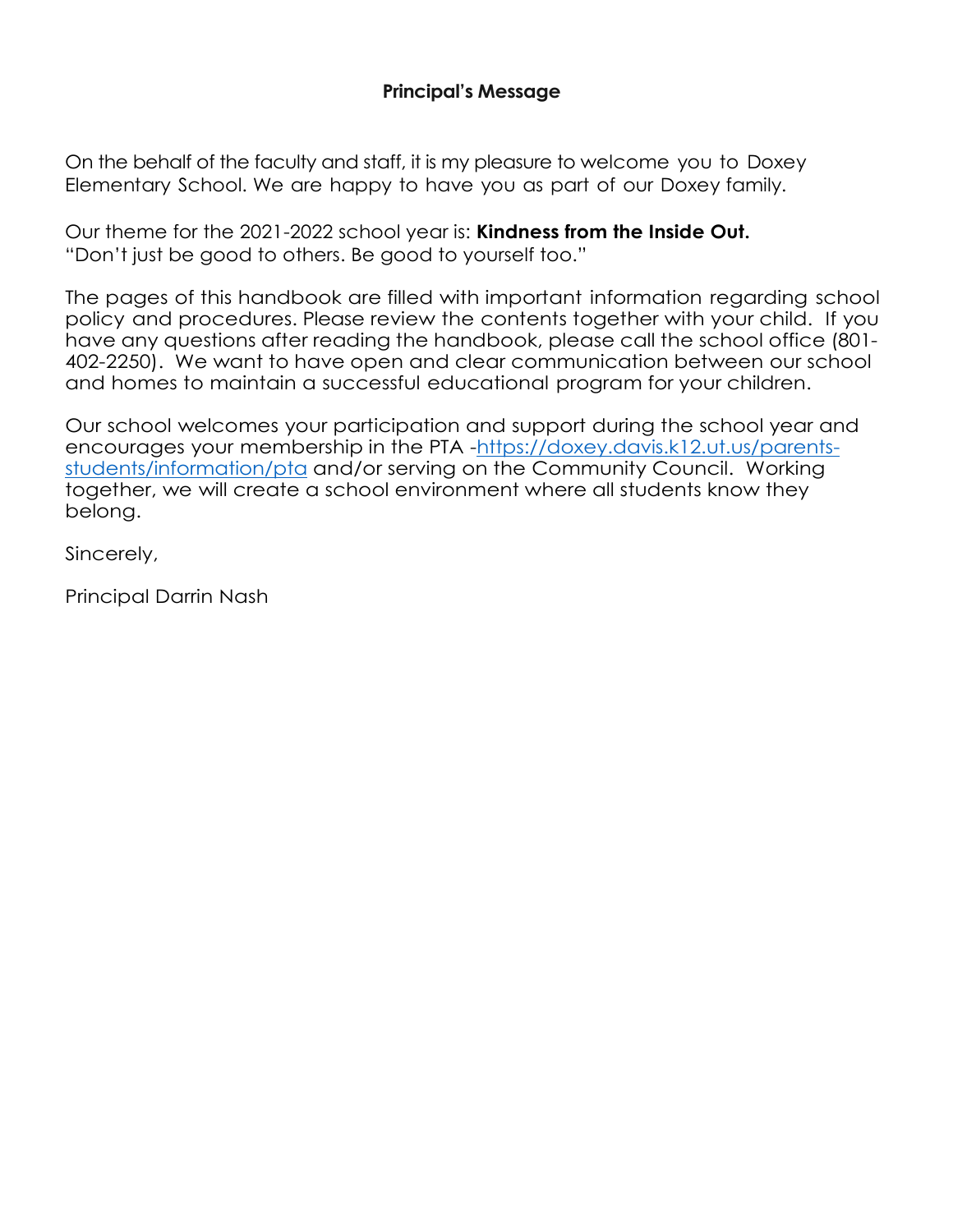#### **Information and Policies**

#### **Crosswalk/Parking Lot DROP-OFF AND PICK-UP LOCATION**

The student drop-off and pick-up will be located on the east side of the school. Bus loading and unloading will be in front of the school.

Our students' safety is our number one concern. Please teach and remind your student(s) how to be safe pedestrians- looking both directions before crossing, staying on the sidewalk, crossing at natural or flashing crosswalks, and not running out into the parking lot or street.

#### **Building Entrance**

Because student safety is our primary concern all entrances to the building are locked. During school hours, everyone will need to use the main entrance or ADA door. Parents and visitors will need to buzz the front office and present picture ID to have the doors opened.

#### **Attendance**

Regular and consistent school attendance is essential for student growth and achievement. It is the responsibility of the parent to ensure that their student is in attendance and punctual each school day. Doxey Elementary follows state and district policy. Please notify the school when your student is absent by one of the following options: Phone: 402-2256

Email: [doxeyattendance@dsdmail.net](mailto:doxeyattendance@dsdmail.net) [MyDSD Parent Portal](https://mydsd.davis.k12.ut.us/Account/Login?ReturnUrl=%2f)

#### **Tardiness**

School begins at 8:50 a.m. Teachers will meet students from the east side of the school to escort them to class at 8:45 a.m. It is imperative that every student arrives on time. Tardiness not only interrupts the individual student's education but the education of everyone in the class.

#### **Absentee Letters**

Absentee letters will be sent home for students with chronic absenteeism.

#### **Before School**

Students should not arrive at school too early because teachers are preparing for the school day and there is no adult supervision. It is recommended that students arrive by 8:40 a.m. Children will be invited into the school on stormy or cold days.

#### **Staying After School**

Teachers or staff members do not ask or require your student to stay after school for any reason unless you are contacted, and permission is given. Students are expected to leave campus at the end of the day unless they are participating in an after-school program.

#### **Checking In/out**

If your child arrives at school late, please check them in at the office so we have record of your child being here. If you need to check your child out early, please check them out at the office. Parent/guardian must show a photo ID and be listed on the child's information sheet. The office will call your child out of class.

#### **Classroom Visits**

Parents are always welcome, but teachers appreciate appointments being made prior to a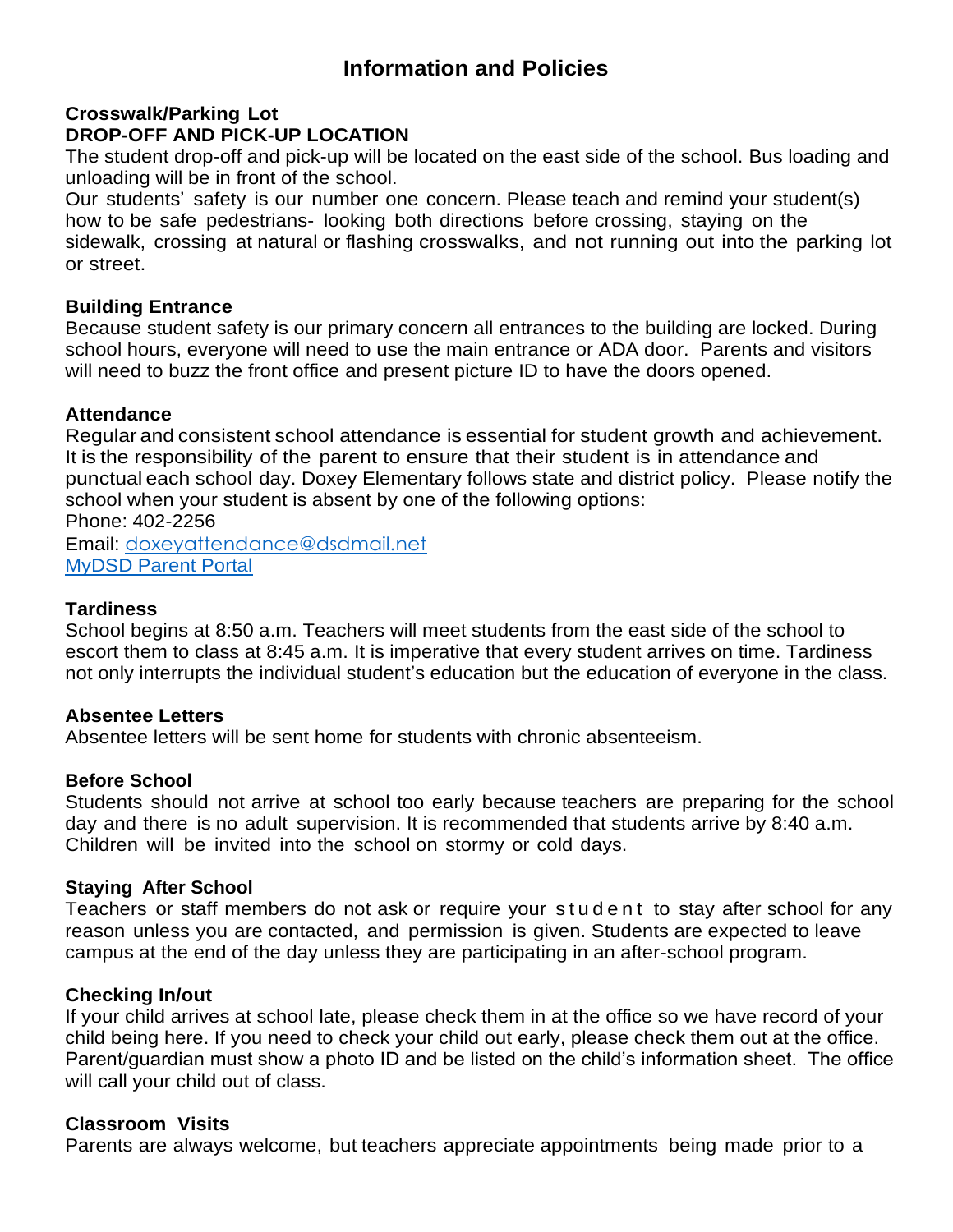visit. Please check in with the office and obtain a visitor or volunteer badge. Teachers also appreciate volunteers in their classrooms. Please contact your child's teacher to see how you can help in their classroom.

If you would like to volunteer, a background check is required from Davis School District under the following circumstances:

- Extra-curricular club advisor.
- Chaperones for single or multi-day field trips and/or student travel.
- Ongoing volunteer assignments on a regular basis, or as part of school routines regardless of setting.
- Any school sponsored event or circumstance where an assignment places a volunteer in proximity of students out of the line-of-sight of a District Employee.
- Other circumstances as determined by a principal or director.

Please contact the office for more information.

#### **Animals**

Pets are NOT allowed at school unless approved by administration. ADA accommodations can be approved through Risk Management. Please contact the office for more information.

#### **Dress Code**

School officials may prohibit the following types of clothing, including but not limited to:

- Inappropriately short, tight, or revealing shorts, skirts, dresses, shirts, etc. ie: Finger-tip length regarding shorts and skirts. Four finger width regarding sleeveless shirts. Clothing that is ripped, torn, or frayed that reveals too much skin.
- Clothing displaying obscene, vulgar, lewd or sexually explicit words, messages, or pictures
- Hats, visors, and bandannas
- Clothing that exposes bare midriffs, buttocks, revealing necklines, or undergarments
- Clothing that advertises a substance that a student cannot legally possess or use (i.e. tobacco, alcohol, illegal drugs)
- Clothing attachments or accessories that could be considered weapons, including but not limited to spikes on boots, bracelets, chokers, chains on wallets or belts, etc.

#### **Nutrition Services**

Breakfast will be served daily in the cafeteria from 8:25 - 8:40 a.m. daily.

Applications for free & reduced lunch are available through your MyDSD guardian account. Applications must be done online. Login to your MyDSD account, click on tools, then apply for lunch assistance.

If you have any questions concerning your MyDSD account and/or applications please contact office or Lunch room manager at 402-2250.

Parents are encouraged to pay for lunch in advance by week, month, term or year. Please make payments through the [MyDSD Parent Portal.](https://mydsd.davis.k12.ut.us/Account/Login?ReturnUrl=%2f)

Good manners are expected in the lunchroom. Students will be monitored by a supervisor. The children whose behavior is consistently inappropriate may lose lunch privileges in the lunchroom.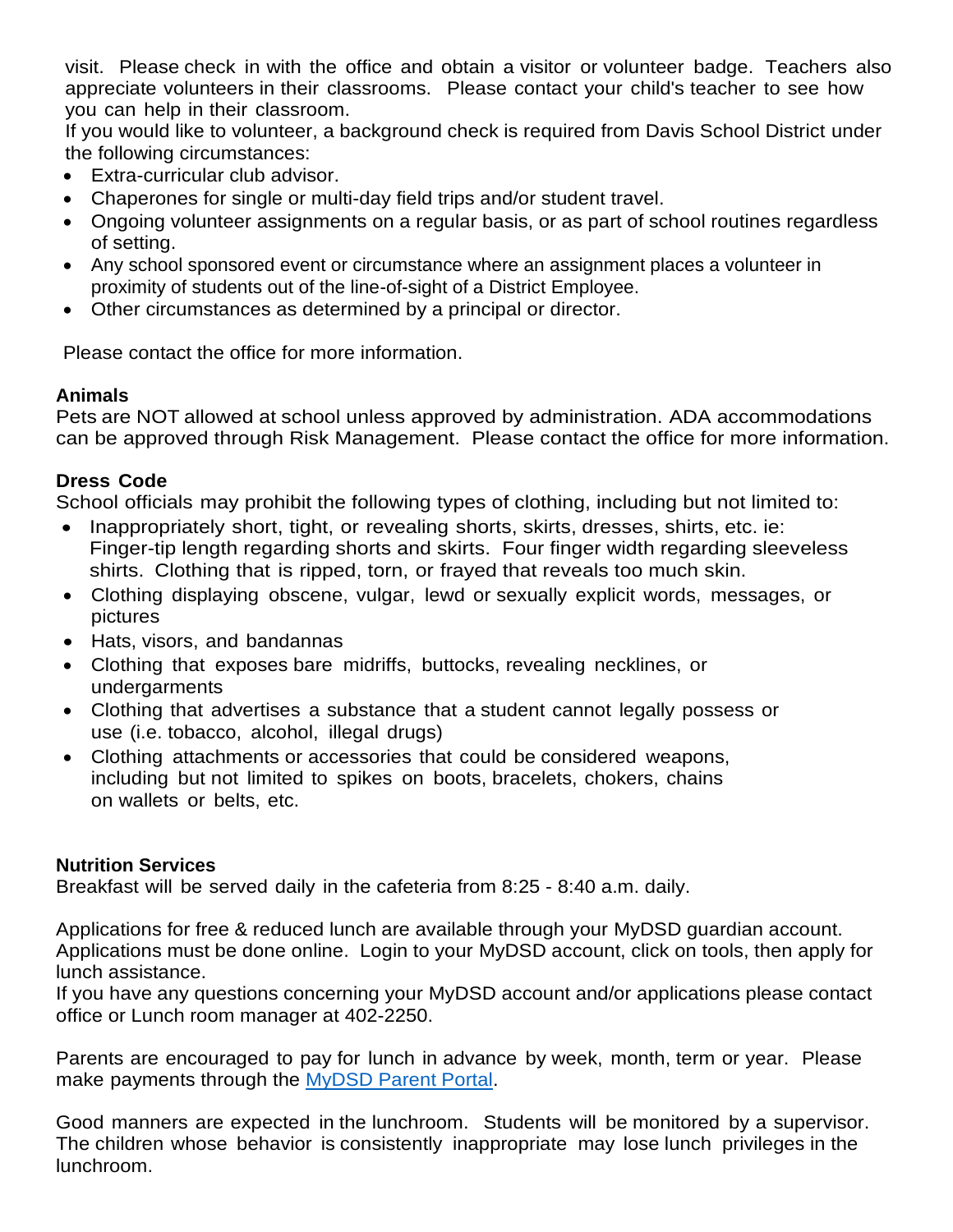Parents are responsible to pay all of their student's meal charges. All unpaid charges will be added to the list of any outstanding fees or unpaid fines at the end of the school year. Uncollected meal charges shall be handled the same as other school debt.

#### **Nuisance Items**

Toys and electronic devices should not be brought to school. The teacher may take these items and return them only to a parent. The school is not responsible for lost or stolen items.

#### **Wheels at school**

Items that have wheels should not be used on school property. These items include bikes, scooters, Heelys (or any other shoes with wheels) and may not be ridden on school property. Bikes and scooters should be locked up on the bike rack and left outside for the day. The school is not responsible for stolen or damaged bikes or scooters. No "wheels" may be brought into the building.

#### **School Wide Principles for Positive Behavior Support**

Every person deserves to be respected, to be safe, and to feel safe. Students attend school to increase academic skills, behavior skills, and social skills. Learning is enhanced when the environment is physically and emotionally safe; when expectations, procedures, and rules are clear to everyone, and when they are enforced and encouraged by all staff and student.

#### **School-Wide Rules**

- Be in the proper place at the proper time.
- Treat people and materials with kindness & respect.
- Keep hands, feet, and objects to self.
- Follow directions on the first try.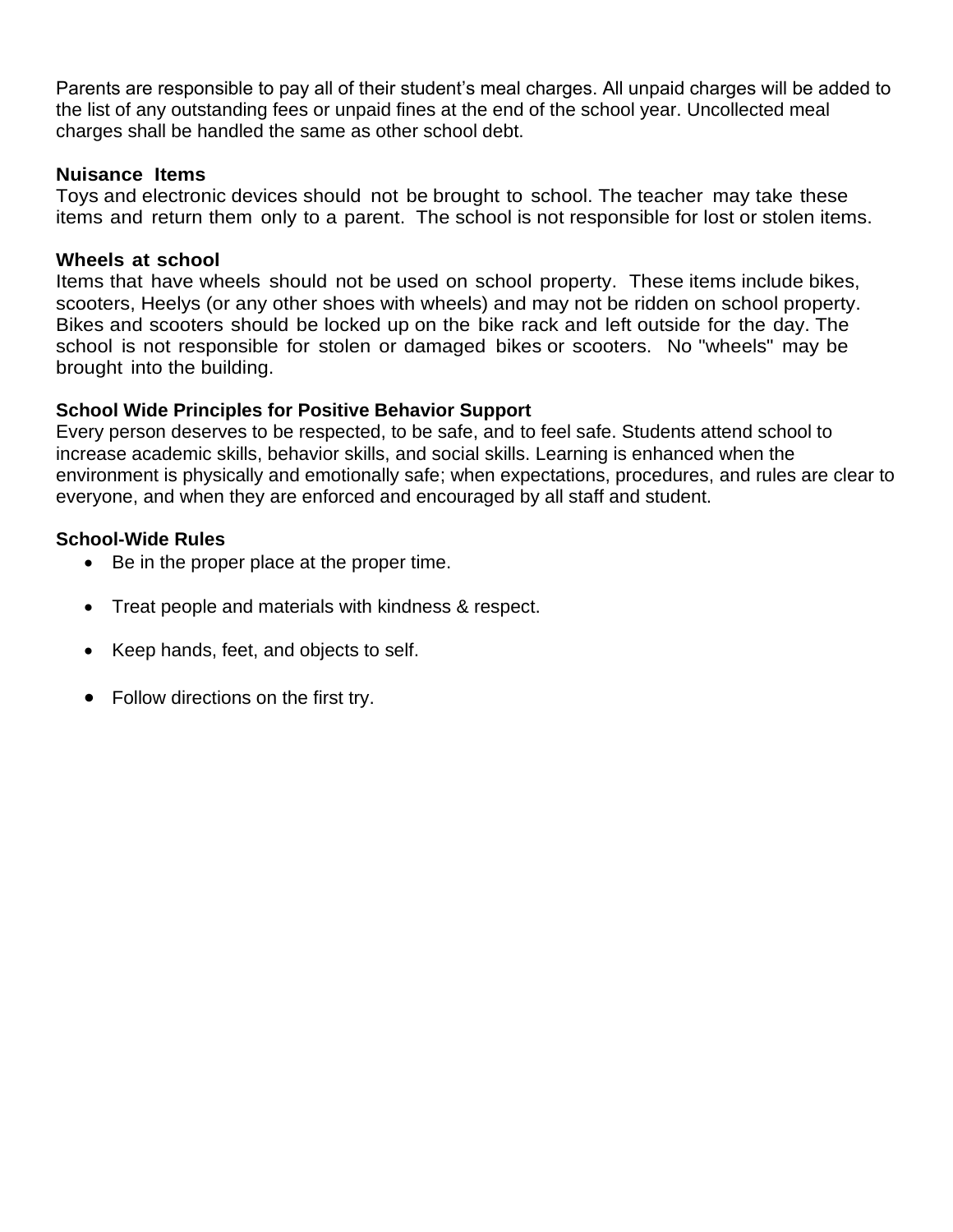| Doxey Dragon Behavior System                                                                                                                                                                                                                                                                                                                                                        |                                                                                                                                                                                                                                                                                                                                                              |                                                                                                                                                                                                                                 |  |
|-------------------------------------------------------------------------------------------------------------------------------------------------------------------------------------------------------------------------------------------------------------------------------------------------------------------------------------------------------------------------------------|--------------------------------------------------------------------------------------------------------------------------------------------------------------------------------------------------------------------------------------------------------------------------------------------------------------------------------------------------------------|---------------------------------------------------------------------------------------------------------------------------------------------------------------------------------------------------------------------------------|--|
| Level 1 Behavior<br>Disrupting class<br>Shout outs or talking out of turn<br>Not keeping hands, feet, object<br>to self<br>Being in wrong place at wrong<br>time<br>Not following procedures<br>Inappropriate or unkind<br>Refusing to participate<br>Cheating<br>Improper use of technology<br>Throwing snow<br>Inappropriate use of objects<br>Lying/Dishonesty<br>No cell phones | Level 2 Behavior<br>Repeated Level 1 Behaviors<br>Destroying property/Vandalism<br>Disrespecting/disobeying an<br>adult<br><b>Obscene Gesture</b><br>Cursing/Profanity/Vulgar<br><b>Racial Slurs</b><br>Provoking violence<br>Stealing<br><b>Throwing Objects</b><br>Bullying/harassment<br><b>Leaving School Grounds</b>                                    | Level 3 Behavior<br>Repeated Level 1 and 2 Behavior<br>Fighting<br><b>Gang Activities</b><br><b>Illegal Activities</b><br>Pornographic Materials<br>Sexual Assault/Harassment<br>Drug Paraphernalia<br>Drugs/Alcohol<br>Weapons |  |
| Level 1 Consequence<br><b>Classroom Behavior</b><br>Management System<br>Possible student reflection<br>ticket.                                                                                                                                                                                                                                                                     | <b>Level 2 Consequence</b><br><b>Reflection Ticket</b><br>Home contact<br>(Email copy to admin)<br>Documentation on ENCORE<br>(Intervention Screen) by<br>teacher.<br>3 Reflection Tickets = Possible<br><b>Referral to Local Case</b><br>Management by teacher.<br>Possible loss of classroom<br>and/or school privilege<br>(including possible suspension) | Level 3 Consequence<br>Immediate referral to<br>Administration<br>Possible referral to District Case<br>Management<br>Consequences to be<br>determined by the administration.                                                   |  |

#### **School Wide Positive Reinforcement Plan**

At Doxey we have high expectations of positive behavior from our students. When students achieve positive behavior, we believe they should be recognized for their actions. By doing this it will reinforce their positive behavior. Various positive reinforcements will be used:

- 200 Club
- House Points
- Lunch with the mayor.

#### **School-Home Communication**

Communication between home and school is extremely important. Much of our communication is via our weekly Monday memo from the principal, school website, email, Facebook, and phone. It is important that phone numbers and email addresses are current and on file at the school.

#### **Telephone Use**

There is a telephone in each classroom, and in the office. After school play date arrangements should be made at home. Students may only use the phone with permission from their teacher. Please keep all phone numbers updated in the office so you can be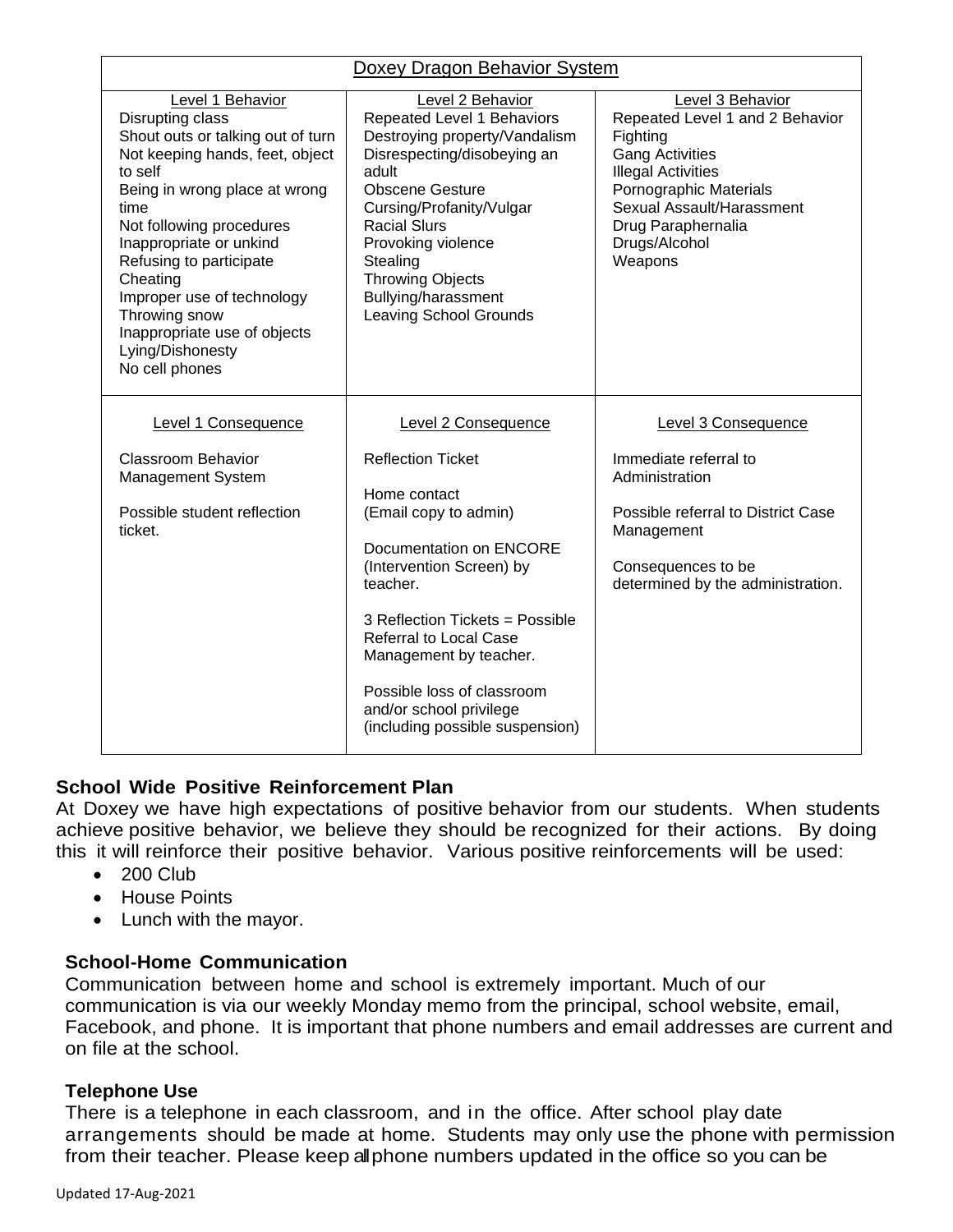contacted if needed. Students should not communicate via cell phones during school hours. (Please refer to cell phone policy)

#### **Cell Phones**

During school, cell phones need to be turned off and stored in a backpack or with the teacher. If cell phones are used during school hours the phone will be taken away for the remainder of the day. On second offense parent/guardian will be required to come get the phone. Third offense, phone will be required to be turned in to office each day. The school is not responsible for lost or stolen items.

You are welcome to communicate with your child through the office at any time.

#### **First Aid**

It is our policy to contact parents when children are ill or injured. If we cannot reach you, we will then contact the emergency contact written on your student's registration card. The school is limited to basic first aid only.

#### **Field Trips**

Field trips provide the opportunity for students to learn, grow and develop outside the classroom. Permission slips for individual field trips will be sent home by classroom teachers. It is mandatory that we have a permission slip for every student to go on a field trip.

If you would like to volunteer, a background check is required from Davis School District. Please contact the office for more information.

#### **Lost or Damaged Books**

Students have the opportunity and privilege to check books out from the library. However, they also have the responsibility to take care of a return them to the library. When a student does not return the book to the library, they are responsible for that book, and must pay for that book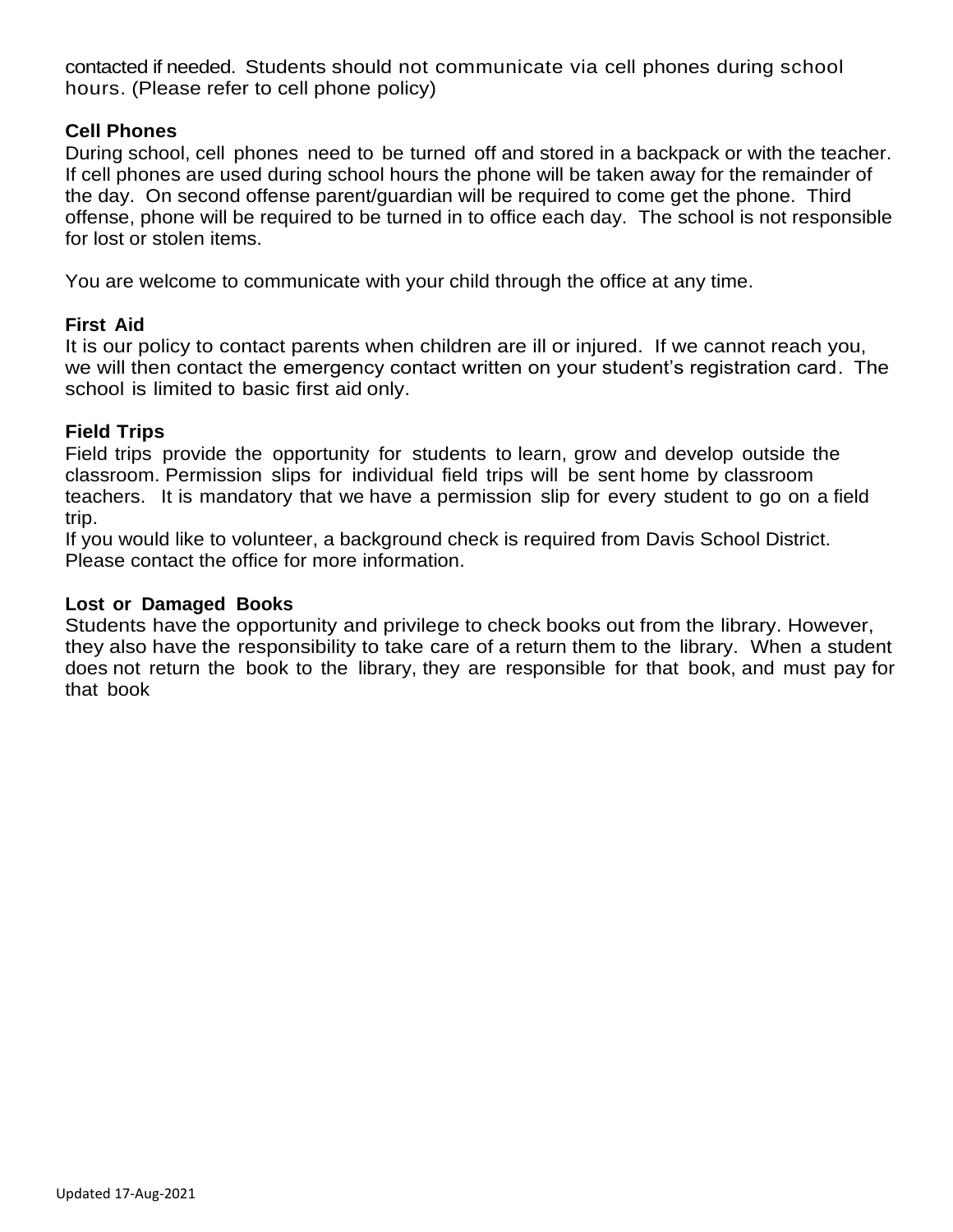#### **Equal Educational and Employment Opportunity**

The policy of the Davis School District and Doxey Elementary is to provide equal educational and employment opportunity for all individuals.

#### **NOTICE OF NON-DISCRIMINATION**

Davis School District and Doxey Elementary do not discriminate on the basis of race, color, religion, sex, age, national origin, disability, sexual orientation, gender identity, veteran status, or any other characteristic protected by law, in its programs and activities, and provides equal access to the Boy Scouts and other designated youth groups.

Inquires or complaints regarding the non-discrimination policies may be directed to an individual's principal or supervisor and/or the District Compliance Officer:

Steven Baker, Associate Director Human Resources **ADA (Employment Issues) Coordinator**

Davis School District 45 East State Street P.O. Box 588 Farmington, Utah 84025 tel: (801) 402-5315

Adam King, District 504 Coordinator **504 (Student Issues) Coordinator** Davis School District P.O. Box 588 70 East 100 North Farmington, Utah 84025 tel: (801) 402-5315

Dr. Bernardo Villar, Director of Equity **Title IX Compliance Coordinator Race, Color, National Origin, Religion, or Gender in other than Athletic Programs** Davis School District P.O. Box 588 70 East 100 North Farmington, Utah 84025 tel: (801) 402-5319

Tim Best, Health Lifestyles Coordinator **Title IX Compliance Coordinator Gender Based Discrimination in Athletic Programing** Davis School District P.O. Box 588 20 North Main Street Farmington, Utah 84025 tel: (801) 402-7850

Scott Zigich, Director of Risk Management **Physical Facilities Compliance Coordinator** P.O. Box 588 20 North Main Street

Updated 17-Aug-2021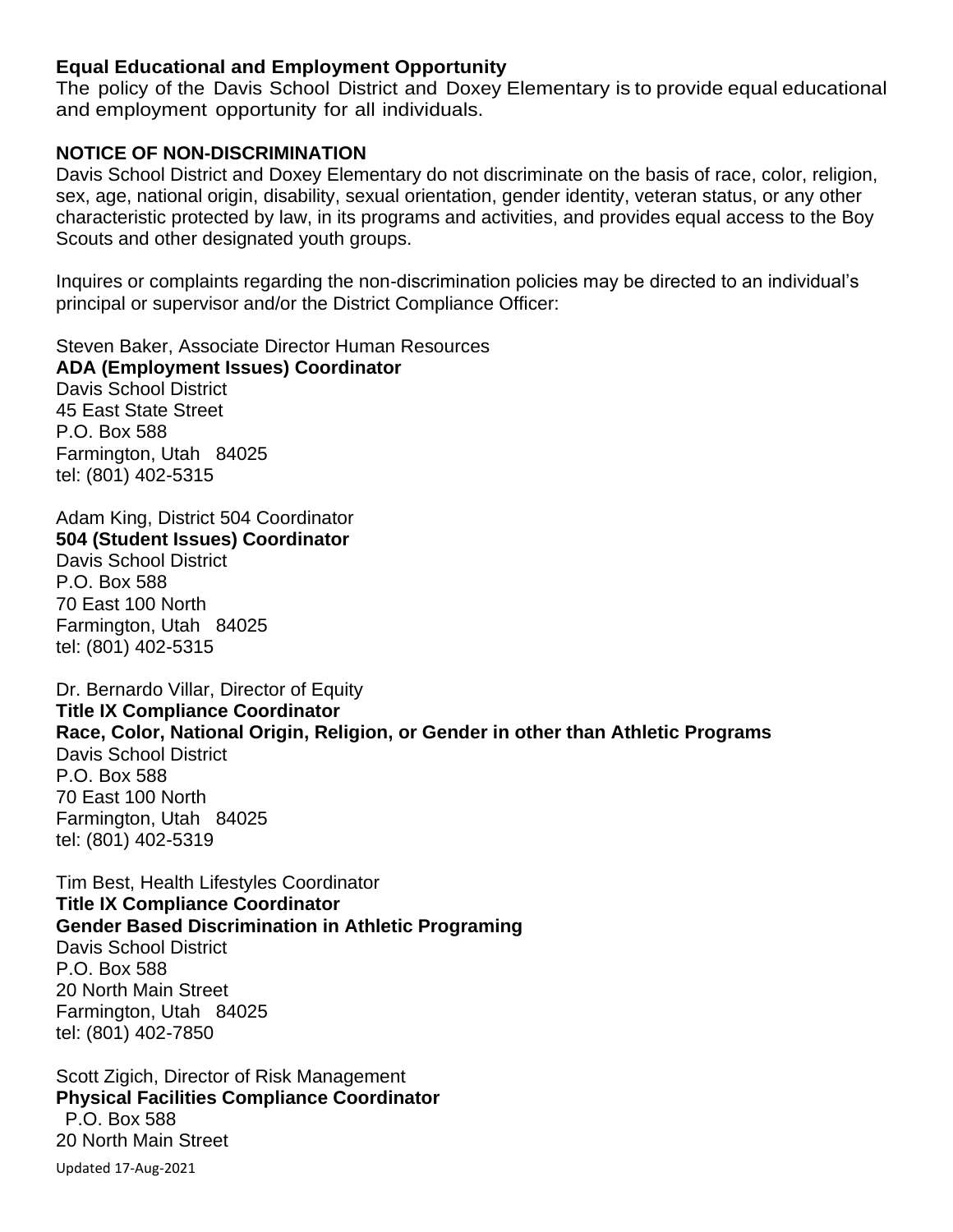#### TDD (hearing impaired): (801) 492-5358

#### **ACCOMMODATIONS FOR INDIVIDUALS WITH DISABILITIES**

In compliance with Section 504 of the Rehabilitation Act (504) and the Americans with Disabilities Act (ADA), the Davis School District and Doxey Elementary will provide reasonable accommodations to qualified individuals with disabilities. Students, parents, or employees needing accommodations should contact their school ADA/504 Coordinator, Doxey Elementary @ 801-402- 2250, their principal or supervisor or you may contact the District ADA Coordinator, Steve Baker (402-5315), for parent or employee accommodations; or 504 Coordinator, Adam King (402-5180) for student accommodations. (TDD hearing impaired ((801) 402-5358)

#### **SAFE & ORDERLY SCHOOLS**

It is the policy of the Davis School District and Doxey Elementary to promote a safe and orderly school environment for all students and employees. Criminal acts or disruptive behavior of any kind will not be tolerated and any individual who engages in such activity will be subject to school disciplinary action as determined by school administrators, District disciplinary action as determined by the Department of Student & Family Resources Case Management Team, police referral, and/or prosecution. In determining appropriate discipline, school officials will consider the totality of the circumstances, including the severity of the offense, as well as the individual's age, disability status, intent, academic status, and prior disciplinary record.

#### **WEAPONS AND EXPLOSIVES-AUTOMATIC ONE YEAR EXPULSION**

Any student who in a school building, in a school vehicle, on District property, or in conjunction with any school activity, possesses, controls, sales, arranges for the sale of, uses or threatens use of a real weapon, explosive, noxious or flammable material, or actually uses or threatens to use a lookalike or pretend weapon with the intent to intimidate another person or to disrupt normal school activities, shall be expelled from all District schools, programs, and activities for a period of not less than one calendar year; unless the Case Management Team determines on a case-by-case basis, that a lesser penalty would be more appropriate. The terms Aweapon,@ Aexplosive,@ and Anoxious or flammable material@ include but are not limited to: guns, starter pistols, cap guns, knives, martial arts accessories, bombs, bullets and ammunition, fireworks, gasoline or other flammable liquids, matches, and lighters.

#### **DRUGS/CONTROLLED SUBSTANCES**

Any student, who possesses, controls, uses, distributes, sells, or arranges the sale of an illegal drug or controlled substance (which includes alcohol, tobacco in any form, and electronic cigarettes), an imitation controlled substance, or drug paraphernalia in a school building, in a school vehicle, on District property, or in conjunction with any school activity, may be suspended, transferred to an alternative placement, tested for drugs, expelled, referred for police investigation, and/or prosecuted.

#### **SERIOUS VIOLATIONS**

Students may be suspended, transferred to an alternative placement, expelled, referred for police investigation, and/or prosecuted for committing any of the following school-related serious violations: 1) threatening or causing harm to the school, school property, or persons associated with the school, or property associated with that person, regardless of where the conduct occurs; 2) committing any criminal act, including but not limited to: assault, harassment, hazing, rape, trespass, arson, theft, vandalism, possession or use of pornographic materials on school property; 3) engaging in any gang activity, including but not limited to: flashing gang signs, displaying or spraying gang graffiti, wearing or displaying gang related clothing or apparel, or soliciting others for membership in a gang.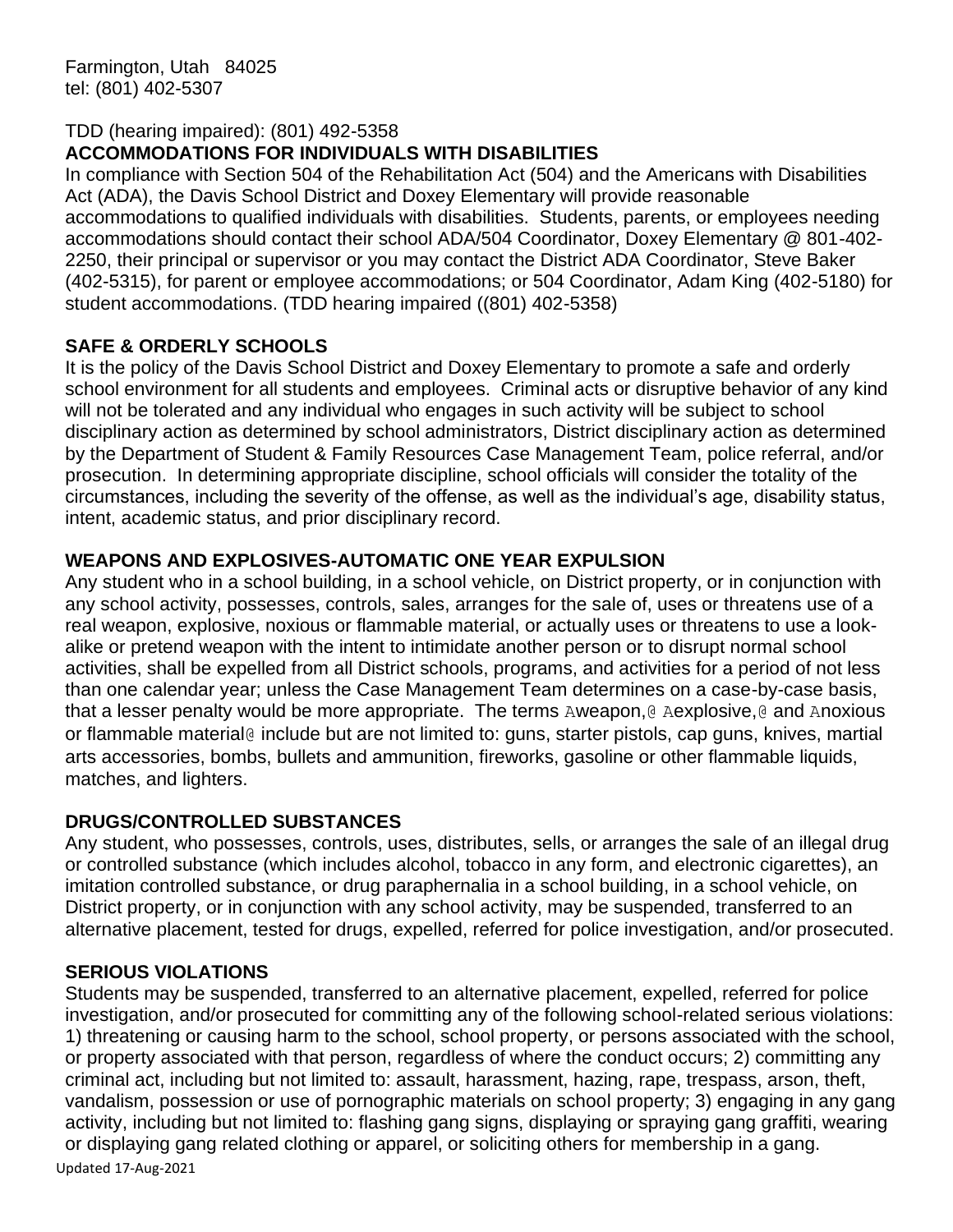#### **DISRUPTION OF SCHOOL OPERATIONS**

Students may be suspended, transferred to an alternative placement, expelled, referred for police investigation, and/or prosecuted for any conduct that creates an unreasonable and substantial disruption or risk of disruption of a class, activity, program, or other function of the school, including but not limited to: frequent, flagrant, or willful disobedience; defiance of school authority; criminal activity; fighting; noncompliance with school dress code; possession of contraband (i.e., drug paraphernalia, pornography, mace, pepper spray, laser pen, chains, needles, razor blades, bats and clubs); or the use of foul, profane, vulgar, harassing or abusive language.

#### **DUE PROCESS**

When a student is suspected of violating Doxey Elementary or District policy the school administrator must meet with and inform him/her of the allegations and provide the student the opportunity to give his/her version of the incident. If the school administrator determines sufficient evidence exists to impose discipline the school administrator shall notify the parent or guardian that 1) the student has been suspended; 2) the grounds for the suspension; 3) the period of time for which the student is suspended; And 4) the time and place for the parent or guardian to meet with a designated school official to review the suspension.

#### **AUTHORITY TO SUSPEND AND EXPEL**

The school administrator has the authority to suspend a student for up to ten school days per incident. If the school administrator desires or contemplates suspending for longer than ten school days or expelling a student, the school administrator shall make a referral to the District's Case Management Team.

#### **BULLYING/CYBER BULLYING/HARASSMENT/ HAZING**

Students may be suspended, transferred to an alternative placement, expelled, referred for police investigation, and/or prosecuted for engaging in any physical or verbal aggression, intimidation, or discrimination of any school employee or student at school or schoolrelated activity regardless of location or circumstance, including but not limited to bullying, cyber-bullying, hazing, or sexual, racial, ethnic, religious, or disability-related harassment. Doxey Elementary's policy may be found at: [www.davis.k12.ut.us/Domain/1903](http://www.davis.k12.ut.us/Domain/1903) or a copy may be obtained in the school office.

#### **SEARCH AND SEIZURE**

School officials have the authority to search a student's person, personal property, or vehicle while located on school property or at a school sponsored activity, when they have reason to believe that the search will turn up evidence that the student has violated or is violating a particular law or school rule. Students have no right or expectation of privacy in school lockers. School lockers are the sole property of the Davis School District and Doxey Elementary. Periodic general inspections of lockers, including the use of drug detecting canines, may be conducted by school authorities for any reason at any time, without notice, without student consent, and without a search warrant.

#### **EXTRA-CURRICULAR ACTIVITIES**

Participation in interscholastic athletics, cheerleading, marching band, student government, student clubs, graduation ceremonies, and other extracurricular activities is not a constitutionally protected civil right. Therefore, students who are suspended, transferred to an alternative placement, or expelled, may lose the privilege of participation in all extracurricular activities during the period of discipline and will not be afforded due process procedures to challenge the denial of participation.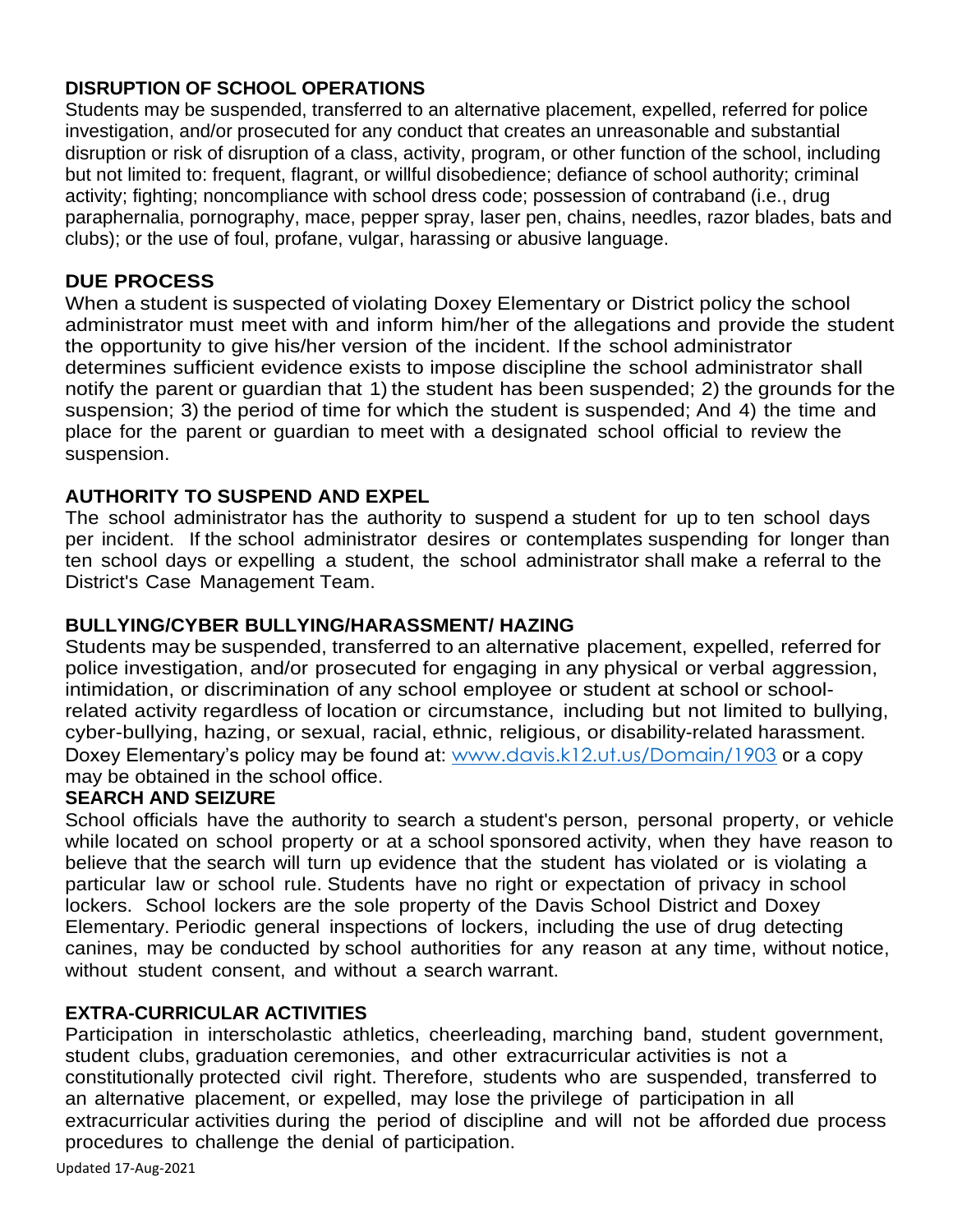#### **COMPULSORY EDUCATION REQUIREMENT**

A parent or legal guardian having custody over a school-age minor is required under State law to enroll and send a school-age minor to a public or established private school during the school year in the district in which the minor resides. The process of education requires continuity of instruction, class participation and study. Frequent absences from classes disrupt the instructional process. Parents/guardians are encouraged to work with the school in promoting regular attendance of all students.

#### **FAMILY EDUCATIONAL RIGHTS AND PRIVACY ACT**

#### **Student Education Records**

The Family Educational Rights and Privacy Act (FERPA) is a Federal law designed to protect the privacy of a students' education records. FERPA gives parents certain rights with respect to their children's education records. These rights are:

*Inspect and review* all of their student's education records maintained by the school within 45 days of a request for access.

*Request* that a school correct records believed to be inaccurate, misleading, or otherwise in violation of the student's privacy rights under FERPA.

Parents who wish to ask the school to amend a record should write the principal or appropriate school official, clearly identify the part of the record they want changed, and specify why it should be changed. If the school decides not to amend the record as requested by the parent, the school will notify the parent or eligible student of the decision and advise them of their right to a hearing regarding the request for amendment.

*Provide consent* before the school discloses personally identifiable information (PPI) from a student's record, except to the extent that FERPA authorizes disclosure without consent. Such exceptions include, but are not limited to:

- [a] school officials with legitimate educational interests;
- [b] other schools to which a student is transferring;
- [c] individuals who have obtained court orders or subpoenas;
- [d] individuals who need to know in cases of health and safety emergencies;
- [e] official in the juvenile justice system;
- [f] a State agency or organization that is legally responsible for the care and protection of the student;
- [g] specified officials for audit or evaluation purposes; or
- [h] organizations conducting studies for or on behalf of the District.

A school official is a person employed by the District as an administrator, supervisor, instructor, or support staff member (including health or medical staff and law enforcement unit personnel); a person serving as a volunteer; a person serving on the District School Board; a person or company with whom the District has contracted to perform a special task (such as an attorney, auditor, medical consultant, or therapist), or to whom the District has outsourced institutional services or functions. A school official has a legitimate educational interest if the official needs to review an education record in order to fulfill his or her professional responsibility.

#### STUDENT DIRECTORY INFORMATION

Directory information, which is information that is generally not considered harmful or an invasion of privacy if released, may be released at the discretion of school officials, without consent, for appropriate reasons such as, school publications, newspaper articles, and to outside education related organizations. In addition, two federal laws require secondary schools to provide military recruiters, upon request, the names, addresses and telephone listings of their students.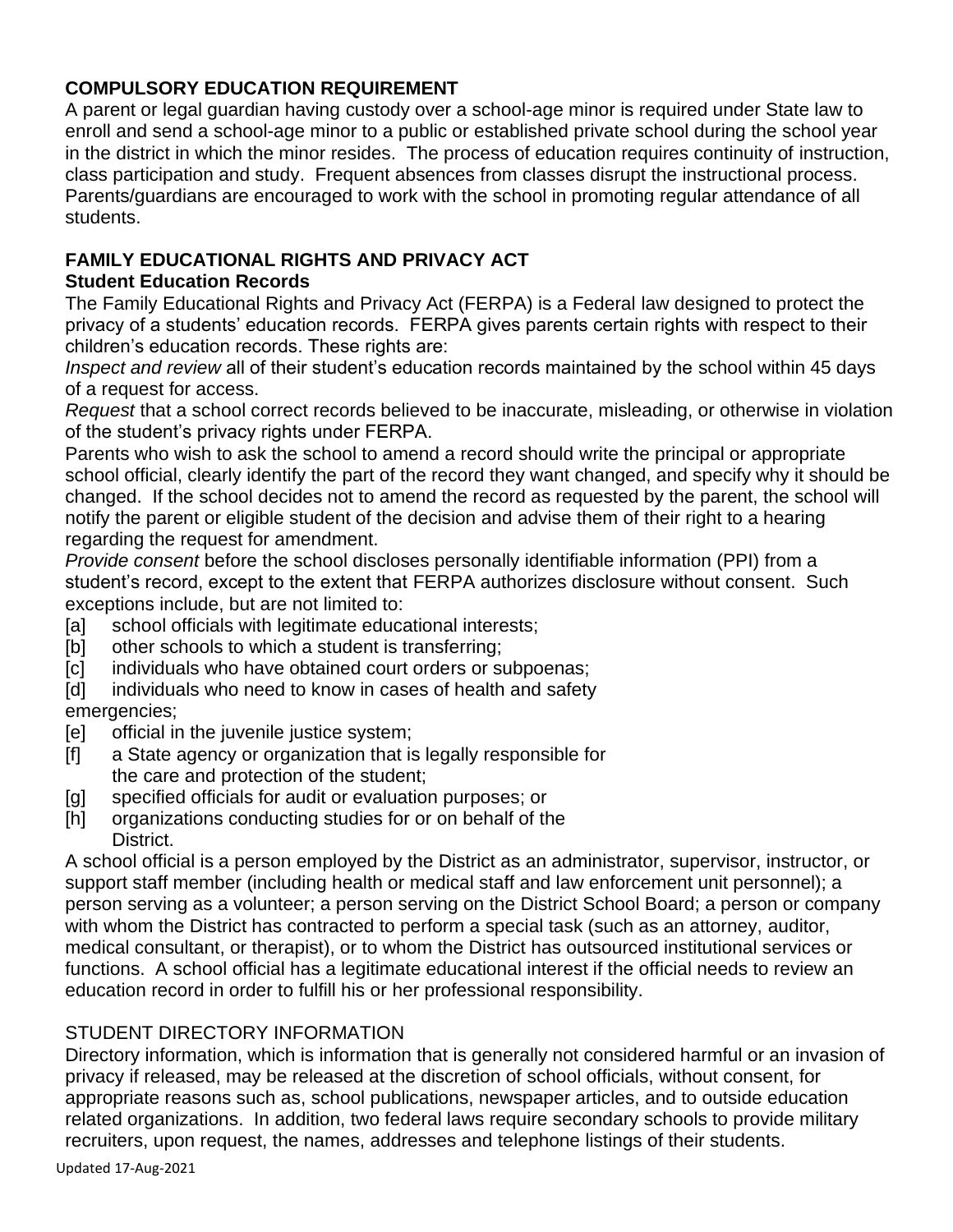The Davis School District has designated the following information as directory information: 1) student's name, 2) student's address, 3) student's telephone number, 4) date of birth, 5) parent email address, 6) participation in officially recognized activities and sports, 7) weight and height of members of athletic teams, 8) degrees, honors, and awards received, 9) photograph, 10) most recent educational institution attended by the student.

If you, as a parent, do not want Doxey Elementary to disclose directory information from your child's education records without your prior written consent, you must notify the school in writing annually. Parents who believe their rights have been violated may contact the school's administration or file a complaint with:

Family Policy Compliance Office U.S. Department of Education 400 Maryland Avenue, SW Washington, D.C. 20202-5920 1-800-872-5327

Informal inquires may be sent to FPCO via the following email address: FERPA@ED.Gov Complaints should be reported as soon as possible, but not later than 180 days from the date you learned of the circumstances of the alleged violation.

#### RIGHTS UNDER THE PROTECTION OF PUPIL RIGHTS AMENDMENT

The Protection of Pupil Rights Amendment (PPRA) affords parents certain rights regarding the use of surveys or other school activities which may involve the collection or use of protected information. These include the right to:

*Consent* before students are required to participate in any survey, analysis, or evaluation that reveals information, whether personally identifiable or not, concerning the student's or any family member's:

- [a] Political affiliations or beliefs;
- [b] Mental or psychological problems;
- [c] Sexual behavior, orientation or attitudes;
- [d] Illegal, anti-social, self-incriminating, or demeaning behavior;
- [e] Critical appraisals of others with whom the student or family have close family relationships;
- [f] Legally recognized privileged relationships, such as with lawyers, doctors, or ministers;
- [a] Religious practices, affiliations, or beliefs; or
- [h] Income, other than as required by law to determine program eligibility.

*Receive notice and an opportunity to opt a student out* of activities involving collection, disclosure, or use of personal information obtained from students regarding any of the protected information areas. *Inspect,* upon request and before administration or use of:

- [a] Protected information surveys designed to be administered to students; and
- [b] Instructional material used as part of the educational curriculum.

Davis School District has policies in place to protect student privacy as required by both State and Federal law. Doxey Elementary will directly notify you of the specific or approximate dates of activities which involve the collection or use of protected information, and provide an opportunity to opt your student out of participating in such activities.

Parents who believe their rights have been violated may contact the school's administration or file a complaint with:

Family Policy Compliance Office U.S. Department of Education 400 Maryland Avenue, SW Washington, D.C. 20202-5920

Updated 17-Aug-2021